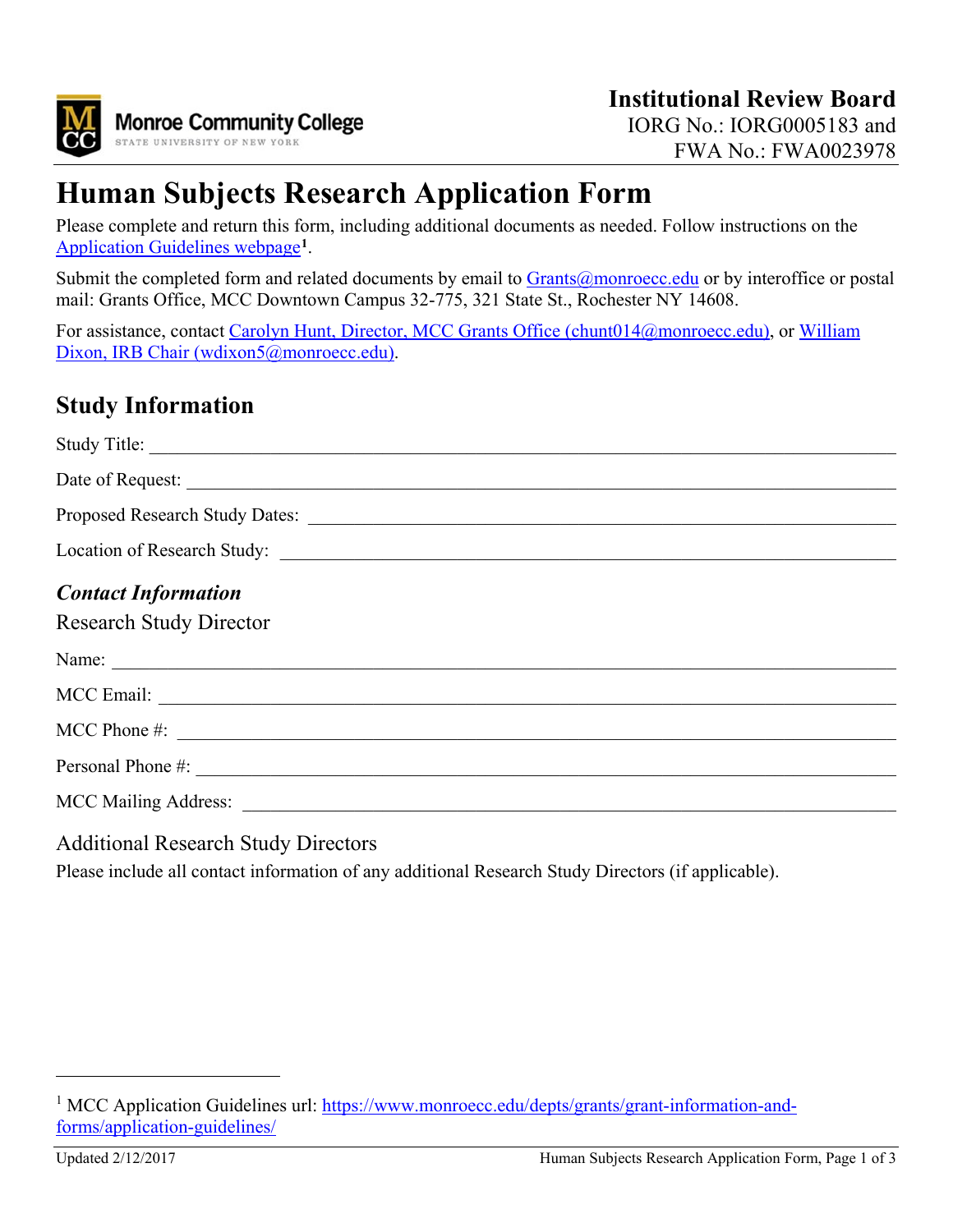#### **Research Study Information**

| <b>Study Activity Status:</b>                                   |                                                                                                |
|-----------------------------------------------------------------|------------------------------------------------------------------------------------------------|
| New Study                                                       |                                                                                                |
| $\bigcup$ Periodic Review of Continuing Study                   |                                                                                                |
| Revision to Previously Approved Study                           |                                                                                                |
|                                                                 | This research study involves Monroe Community College students.                                |
| $\bigcirc$ Yes<br>$\bigcirc$ No                                 |                                                                                                |
| <b>Foundation Employees.</b><br>$\bigcirc$ Yes<br>$\bigcirc$ No | This research study involves Monroe Community College Employees, MCC Association Employees, or |
|                                                                 |                                                                                                |
|                                                                 | Human Subjects from the following populations will be involved in this study:                  |
| Minors                                                          | <b>High School Students</b>                                                                    |
| <b>Mentally Disabled</b>                                        | Prisoners                                                                                      |
| Elderly                                                         | None of the above                                                                              |

Total number of subjects to be studied: \_\_\_\_\_\_\_\_\_\_\_\_\_\_\_\_\_\_\_\_\_\_\_\_\_\_\_\_\_\_\_\_\_\_\_\_\_\_\_\_\_\_\_\_\_\_\_\_\_\_\_\_\_\_\_\_\_\_

Please be as detailed as possible when answering the following questions. Use additional sheets if needed.

#### **Protocol**

Describe your research study including purpose, experimental methods/design to be used and program activities; what measures or observations will be taken in the study? If any questionnaires, tests or other instruments are to be used include a brief description and a copy of such instrument(s).

#### **Subjects**

Who will be the research subjects? How will they be solicited or contacted? Include any recruitment letters or other recruitment materials with this document; How much time will be required of each subject? What is the involvement of subjects in the study? Use additional pages if necessary.